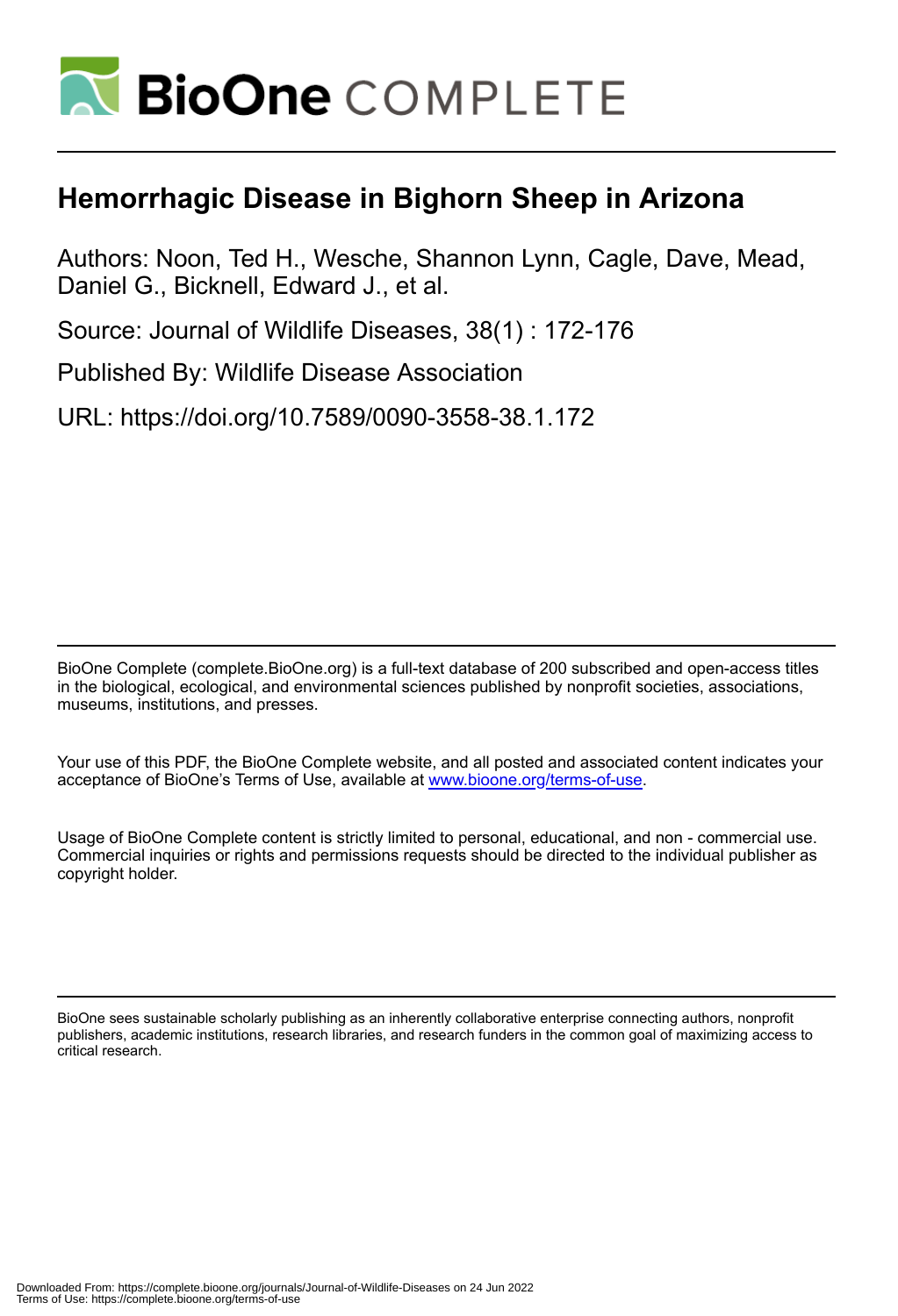## **Hemorrhagic Disease in Bighorn Sheep in Arizona**

**Ted H. Noon,**1,8 **Shannon Lynn Wesche,**<sup>2</sup> **Dave Cagle,**<sup>3</sup> **Daniel G. Mead,**<sup>4</sup> **Edward J. Bicknell,**<sup>5</sup> **Gregory A. Bradley,**<sup>1</sup> **Shawnee Riplog-Peterson,**<sup>6</sup> **Dave Edsall,**<sup>7</sup> **Carlos Reggiardo**1 1 Arizona Veterinary Diagnostic Laboratory, 2831 N. Freeway, Tucson, Arizona 85705, USA; <sup>2</sup> Department of Veterinary Science and Microbiology, University of Arizona, Tucson, Arizona 85721, USA; <sup>3</sup> Arizona Game and Fish Department, Region 1, 2878 East White Mountain Boulevard, Pinetop, Arizona 85935, USA; <sup>4</sup> Southeastern Cooperative Wildlife Disease Study, College of Veterinary Medicine, Athens, Georgia 30602, USA; <sup>5</sup> Extension Veterinarian (retired), Arizona Veterinary Diagnostic Laboratory, 2831 N. Freeway, Tucson, Arizona 85705, USA; <sup>6</sup> Arizona-Sonora Desert Museum, 2021 N. Kinney Road, Tucson, Arizona 85743-8918, USA; <sup>7</sup> Valley Animal Hospital, 4984 E. 22nd Street, Tucson, Arizona 85711, USA; <sup>8</sup> Corresponding author (e-mail: tnoon@ag.arizona.edu).

ABSTRACT: Two bighorn sheep from Arizona (USA) were submitted for necropsy. One was a Rocky Mountain bighorn (*Ovis canadensis canadensis*) and the other was a desert bighorn (*Ovis canadensis mexicana*). Both had lesions consistent with those of hemorrhagic disease (HD). Epizootic hemorrhagic disease virus (EHDV) type-2 and bluetongue virus (BTV) type-17, respectively, were isolated from the sheep tissues. To our knowledge, HD caused by either EHDV or BTV infection has not been documented previously in Arizona bighorn sheep.

*Key words:* Arizona bighorn sheep, bluetongue, desert bighorn sheep, EHD, epizootic hemorrhagic disease, orbivirus, *Ovis canadensis canadensis, Ovis canadensis mexicana,* Rocky Mountain bighorn sheep.

Epizootic hemorrhagic disease (EHD) and bluetongue (BT) viruses are antigenically closely related orbiviruses (Gibbs and Greiner, 1988) that have been reported to cause hemorrhagic disease (HD) in wild ungulates (Sohn and Yuill, 1991). Ungulate species vary in their degree of susceptibility to each virus (Sohn and Yuill, 1991; Barker et al., 1992). The most sensitive wild species to both EHD and BT viruses is reported to be white-tailed deer (WTD; *Odocoileus virginianus*) (Nettles and Stallknecht, 1992; Nettles et al., 1992b). Mule deer (*Odocoileus hemionus hemionus*) are also susceptible to disease caused by EHD and BT viruses (Barker et al., 1992). Disease due to bluetongue virus infection (BTV) has been documented in pronghorn antelope (*Antilocapra americana*) (Thorne et al., 1988) and several species of zoo ungulates (Hoff et al., 1973). Bluetongue virus was first documented as causing disease in a desert bighorn sheep (DBHS; *Ovis canadensis*) in Texas (USA; Robinson et al., 1967).

Previous reports of epizootic hemorrhagic disease virus (EHDV) infection in bighorn sheep (BHS) include the isolation of EHDV type-1 from a sick, captive peninsular bighorn lamb (*Ovis canadensis cremnobates*) from the Santa Rosa herd in California (USA) in 1983 (Jessup, 1985). In addition, EHDV type-2 was isolated from a BHS in British Columbia, Canada in association with an outbreak of EHD in other ungulates (Dulac et al., 1988). Lesions and clinical signs in the affected animals were not specifically described in either report.

Several excellent comprehensive reviews of HD (Trainer and Jochim, 1969; Hoff and Trainer, 1981; Nettles et al., 1992a; Nettles et al., 1992b; Nettles and Stallknecht, 1992; Pearson et al., 1992b) do not mention any occurrence of HD in BHS in Arizona, however a high prevalence of antibody to BTV has been reported in cattle in Arizona, indicating that viral activity exists in the state (Metcalf et al., 1981).

This report documents two cases of HD in Arizona BHS seen by diagnosticians at the Arizona Veterinary Diagnostic Laboratory (AZVDL; Tucson, Arizona, USA). In both cases, virus was isolated; the mortalities were attributed to EHDV infection in the first case and to BTV infection in the second case.

On 6 October 1995, a dead male Rocky Mountain bighorn lamb (*Ovis canadensis canadensis*) was found during a helicopter survey of the Blue River and Clear Creek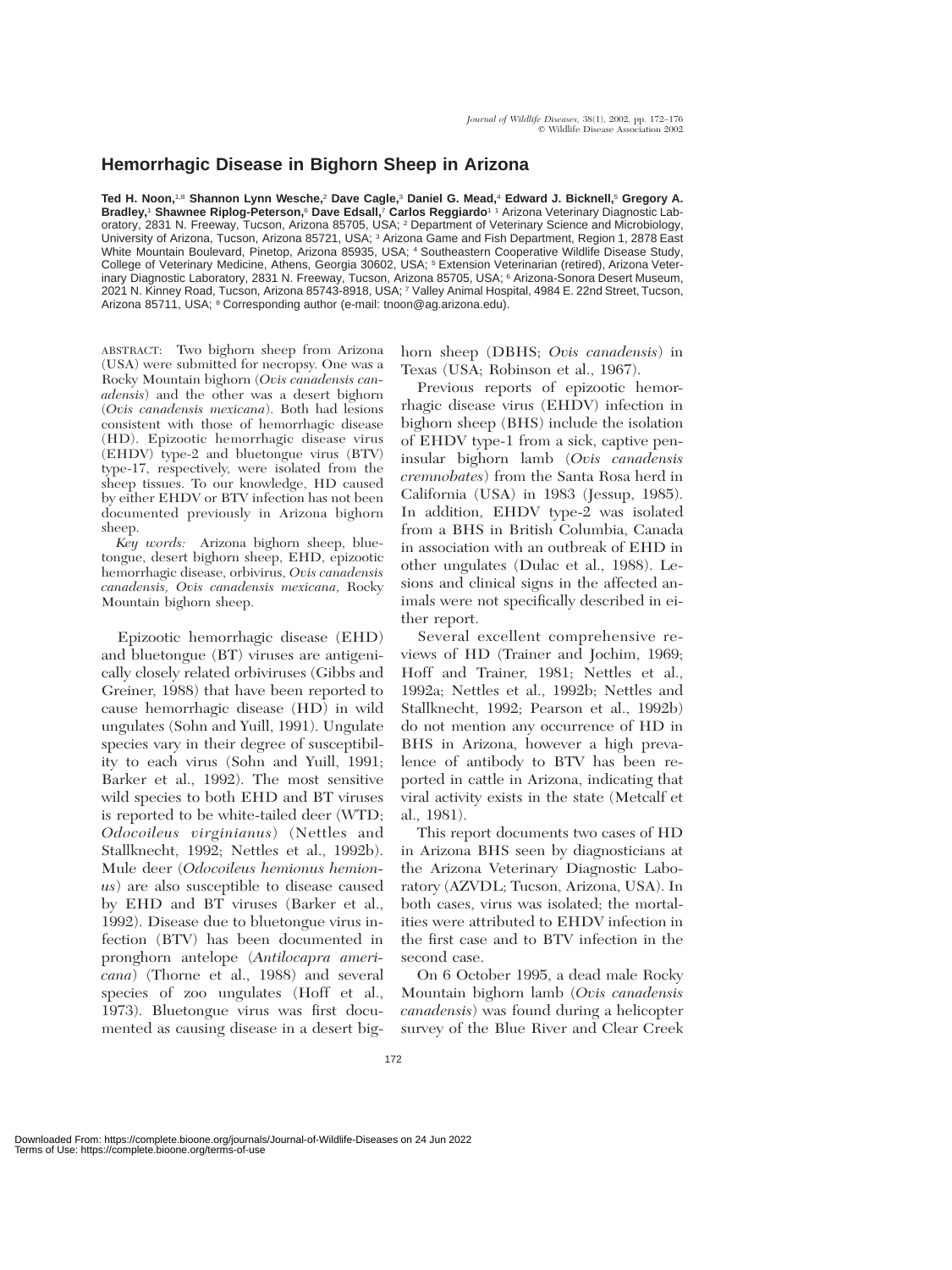area north of Clifton, Arizona in pinyon pine and juniper-type habitat (33°20'N, 109°11′W, elevation 5500′). The lamb was estimated to have been dead 1 to 2 hrs, and the age was estimated to be 3 mo. A herd of Rocky Mountain bighorn sheep (RMBHS) was observed within 200 m of the dead lamb. The RMBHS were part of a group of 28 sheep that were translocated from the Gunnison (Colorado, USA) area to the Clifton area on 24 January 1995 as part of an attempt to reintroduce RMBHS to habitat that they had previously occupied in Arizona (Lee, 1996).

A field necropsy examination was performed by one of the authors (Cagle). Externally, there was greenish discharge from the nose and blood around the anus. Small dark spots suggestive of hemorrhages were noted on the conjunctival membranes of the eyes. Internally, hemorrhages were present on the serosal surfaces of the rumen and intestine.

Tissue samples were collected at necropsy and submitted to the AZVDL for microscopic evaluation (AZVDL Case #95- 2762). In a section of heart there was a focus of myocardial necrosis. Hemorrhages were present in the epicardium, epicardial fat, myocardium, and tunica muscularis and submucosa of the rumen. In the lung, there was diffuse congestion of microvasculature. Alveolar edema was evident in one section of lung. The lesions were felt to be consistent with those reported for HD (Barker et al., 1992).

A spleen sample was sent to the National Veterinary Services Laboratories (NVSL; Ames, Iowa, USA) where inoculum was injected into embryonating chicken eggs (ECE) by the intravenous route and inoculated onto baby hamster kidney (BHK-21) cell cultures using standard methodology described by Pearson et al. (1992a). Epizootic hemorrhagic disease virus type-2 (EHDV-2) was isolated.

The source of the EHDV-2 infection in the RMBHS was unknown. Mule deer and cattle were present in portions of the habitat and domestic sheep were grazed ap-

proximately 16 km away. The serologic status of the deer, domestic sheep, and cattle was not determined.

Midges of the genus *Culicoides* are the primary vector for EHD and BT viruses (Mullens and Dada, 1992; Jones et al., 1996). The presence of *Culicoides* spp. within the habitat was not determined. Perennial riparian areas (Clear Creek and Blue River), where breeding of midges might occur, were within 5 to 6 km of the location where the RMBHS lamb was found.

Additional studies to establish the serologic status of resident ungulates within the habitat, as well as the presence of competent *Culicoides* spp. vectors are felt to be warranted, particularly if additional transplants of RMBHS are contemplated.

The second case, a captive 10-yr-old female desert bighorn sheep (DBHS) (*O. canadensis mexicana*), was received for necropsy examination at the AZVDL on 29 September 1998 (AZVDL Case #98-3818). The ewe had lived since birth at the Arizona-Sonora Desert Museum (ASDM; 32°14′39″N, 111°10′07″W, elevation 2821′) which houses a collection of living flora and fauna indigenous to the Sonoran Desert and is located 19 km west of Tucson, (Arizona). The animal was first examined at the ASDM five days prior to death for a swollen head, face, and lips. Treatment included diphenhydramine, prednisone, and antibiotics. The following day, most of the head swelling had resolved. The next 2 days, the animal was lethargic but eating. On the fourth day, the animal's condition deteriorated and death occurred the following day.

Necropsy findings included extensive ventral subcutaneous edema from the jaw to the pelvis. The thorax and pericardial sac contained excess clear yellow fluid. There were multifocal epicardial hemorrhages and a hemorrhage in a papillary muscle of the left ventricle. There were scattered gray plaques on the surface of the gall bladder mucosa. The uterine lu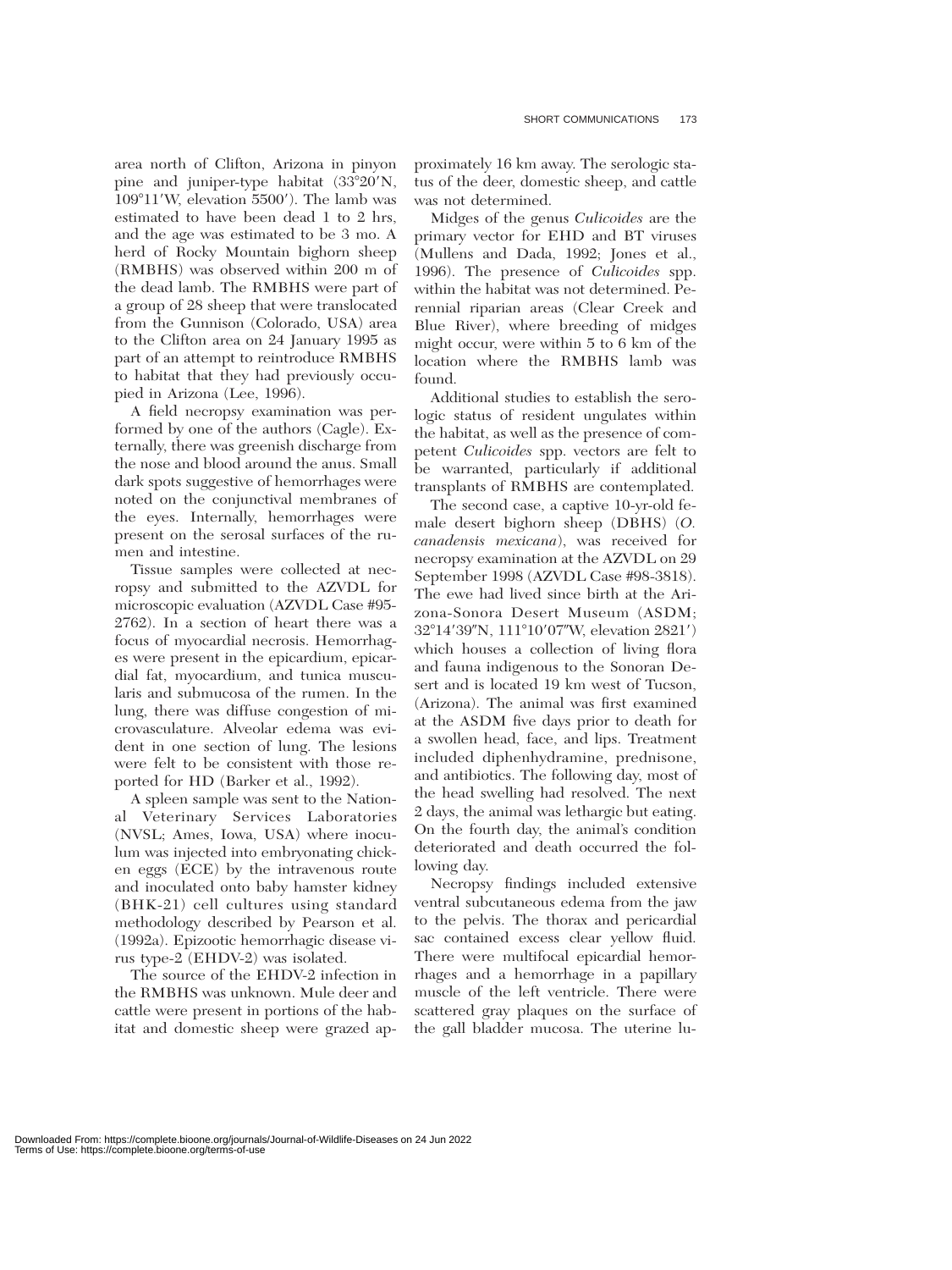men contained approximately 1 l of tan waxy material.

Microscopically, there were scattered perivascular hemorrhages in sections of the cerebral cortex, midbrain, medulla, and thalamus of the brain. In addition, there was a mild encephalitis characterized by focal gliosis and a focal perivascular cuff of lymphocytes in the cerebral cortex. Infiltrates of lymphocytes were present in the adrenal medulla. There was multifocal lymphocytic perivasculitis in the endocardium, epicardium, and myocardium of the heart with focally extensive myocardial necrosis and hemorrhage in a papillary muscle. Collectively, the lesions were felt to be compatible with those of HD (Barker et al., 1992).

Spleen tissue was sent to the NVSL where polymerase chain reaction (PCR) testing performed on the sample was positive for BT viral RNA and negative for EHD viral RNA. The specimen was also inoculated intravenously into ECE and onto BHK-21 cell cultures. Bluetongue virus was isolated and identified as serotype-17 by PCR testing. Standard methods for testing performed at the NVSL have been described (Pearson et al., 1992a; Katz et al., 1993; Wilson, 1994; Eaton, 1996; Johnson et al., 2000).

*Culicoides variipennis sonorensis* is the primary North American vector of the BT viruses and has recently been elevated to species rank *C. sonorensis* (Holbrook et al., 2000); the presence of competent *C. sonorensis* is thought to determine BT distribution in the USA (Tabachnick, 1996). The arid Sonoran Desert habitat surrounding the ASDM would not normally be expected to harbor breeding sites for *Culicoides* spp. since the larvae need moisture to develop; however, as little as that held in damp decaying parts of cacti in the desert will suffice (Blanton and Wirth, 1979). Precipitation records at the ASDM indicated that the summer ''monsoon'' rainfall (July–September) for 1998 was higher than in the previous 3 yr. Subsequently, a survey by two of the authors

(Noon and Wesche) revealed approximately 15 potential breeding sites for *Culicoides* at the ASDM. These included pooled run-off from washing down animal pens, fountains, and artificial ponds in exhibits throughout the Museum.

On three occasions in October 1998, 10 to 14 days following the DBHS ewe's death, insects were collected using CDC miniature light-traps (Model 512, John W. Hock Company, Gainesville, Florida, USA) by one of the authors (Mead) around suspected breeding sites at the ASDM. Samples were transported to the Medical Entomology Laboratory (University of Arizona, Tucson, Arizona) on dry ice, then sorted and pooled by species (84 individuals, 13 pools total) based on morphologic characteristics. Four species of *Culicoides* were found, with the predominant species being *C. sonorensis.* Pools were individually macerated in Hank's balanced salt solution (HBSS) and clarified by low speed centrifugation (10 min at 3000 RPM; Beckman, Model GS-6R, Fullerton, California). Pools were screened according to methods described by Smith et al. (1996) for HD viruses by inoculating resultant supernatant fluids on BHK-21 and cattle pulmonary artery endothelial (CPAE) cells (American Type Cell Culture Collection, Rockville, Maryland, USA) and incubating at 37 C in a  $5\%$  CO<sub>2</sub> atmosphere. Cells were observed daily for cytopathic effects. None were observed. After 14 days all samples were determined to be negative.

Hemorrhagic disease is not currently recognized as a significant problem in Arizona ungulates. This may be due to enzootic stability, where a near-perfect hostvirus relationship exists among indigenous populations and a high level of herd immunity occurs with a low incidence of clinical disease (Stallknecht et al., 1996). Grazing of domestic ungulates does not occur adjacent to the ASDM, however an indigenous mule deer population exists in the surrounding Sonoran Desert habitat. In the course of a previous study in 1995, five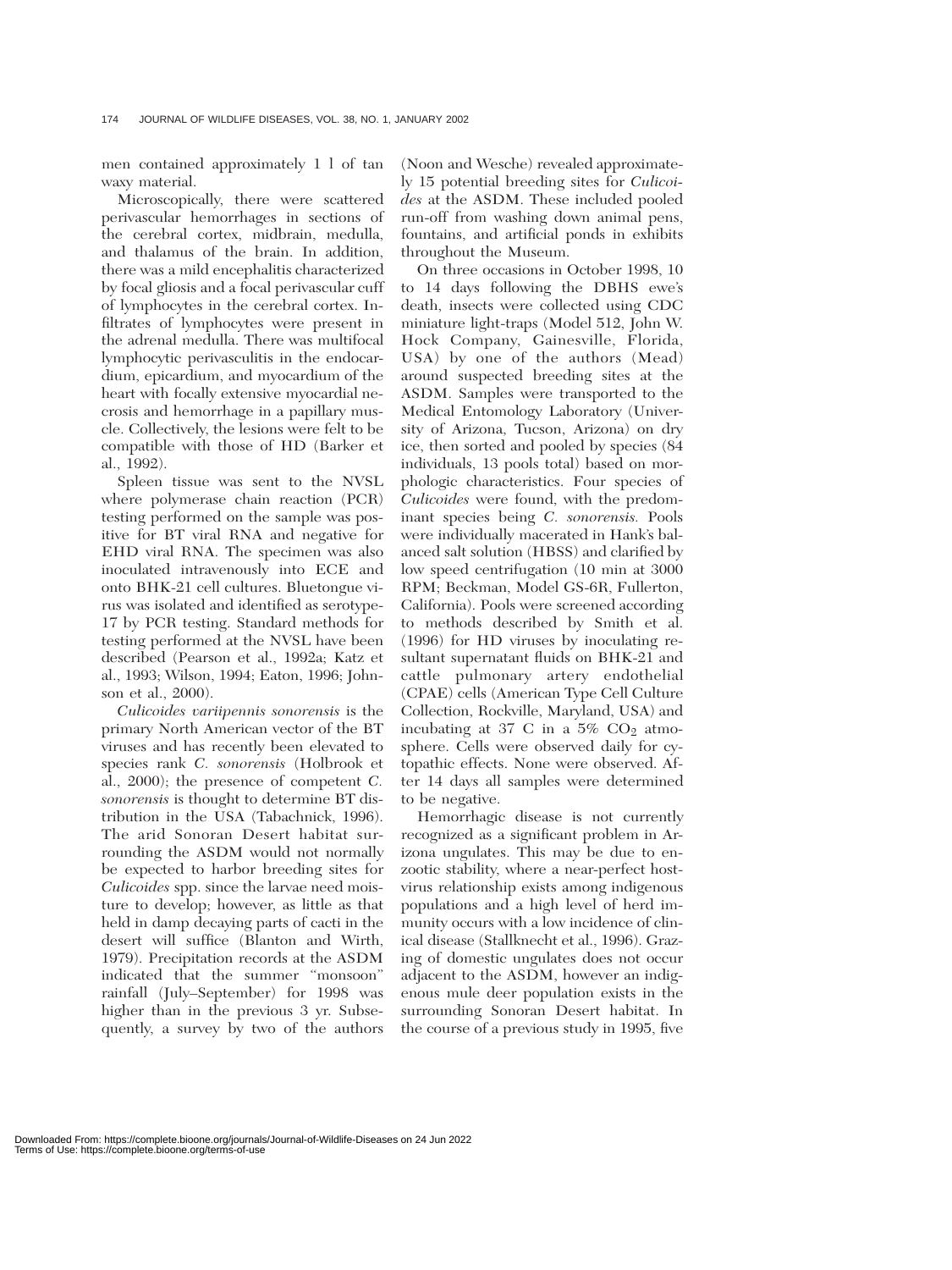mule deer were captured at distances between 3 to 6 km from the ASDM (P. Krausman, pers. comm.). Blood samples drawn for routine disease surveillance purposes (AZVDL Case #95-3192) were all positive for serum neutralizing (SN) antibody to BTV-17, the same agent that apparently caused HD in the female DBHS at the ASDM. All five mule deer tested also were found to have SN antibody to BTV-11, EHDV-1, and EHDV-2. Four of the five had antibody to BTV-13. Serologic testing was done at the NVSL using methodology described by Pearson et al. (1992a). Clinical disease was not observed in the deer population. However, the lack of disease in indigenous deer populations does not mean that HD could not present a disease risk to other ungulate species (Stallknecht et al., 1996). Transplanted animals from nonenzootic areas or captive animals may be susceptible to disease caused by these viruses.

We believe these two cases of HD are significant for several reasons: there are very few reports of HD in bighorn sheep species; there is good evidence that HD viruses are enzootic in arid environments and do not normally cause disease in these areas; and these viruses are a factor to be considered in wildlife management plans (Hoff and Trainer, 1981), especially those involving translocation or maintenance of susceptible species in captivity. To the best of our knowledge, this is the first documentation of HD caused by either BTV or EHDV infection in BHS in Arizona. This is also the first reported isolation of BTV from a captive DBHS in Arizona, and of EHDV-2 from a lamb which was the offspring of transplanted RMBHS from Colorado. Studies to further define the ecology of these viruses in the various ungulate habitats of Arizona should be considered for the future, including vector capacity and competence of *Culicoides* spp. as defined by Tabachnick (1996), as well as additional serosurvey studies on resident ungulates of the arid southwest.

This report would not have been possi-

ble without the generous cooperation and support of the Arizona-Sonora Desert Museum; the Arizona Game and Fish Department; and P. R. Krausman. The authors express appreciation to E. Kerr, H. Russell, and A. Perez for histologic preparations and to D. J. Johnson and E. Ostlund who provided references for laboratory testing methods. The NVSL performed virus isolations and serology.

## **LITERATURE CITED**

- BARKER, I. K., A. A. VAN DREUMEL, AND N. PALMER. 1992. Bluetongue and related diseases. *In* Pathology of domestic animals, K. V. F. Jubb, P. C. Kennedy, and N. Palmer (eds.). Fourth Edition, Volume 2. Academic Press, Inc., San Diego, California, pp. 173–176.
- BLANTON, F. S., AND W. W. WIRTH. 1979. Arthropods of Florida and neighboring land areas, Volume 10: The sand flies (*Culicoides*) of Florida (Diptera: Ceratopogonidae). Florida Department of Agriculture and Consumer Services, Gainesville, Florida, 204 pp.
- DULAC, G. C., C. DUBUC, A. AFSHAR, D. J. MYERS, A. BOUTTARD, J. SHAPIRO, AND P. T. SHETTI-GARA. 1988. Consecutive outbreaks of epizootic haemorrhagic disease of deer and bluetongue. The Veterinary Record 122: 340.
- EATON, B. 1996. Bluetongue. *In* Office International des Epizooties, Manual of standards for diagnostic tests and vaccines, Third Edition, OIE Standards commission (eds.). OIE Press, Paris, France, pp. 109–118.
- GIBBS, E. P. J., AND E. C. GREINER. 1988. Bluetongue and epizootic hemorrhagic disease. *In* The arboviruses: Epidemiology and ecology, Volume 2, CRC Press, Inc., Boca Raton, Florida, pp. 39–70.
- HOFF, G. L., L. A. GRINER, AND D. O. TRAINER. 1973. Bluetongue virus in exotic ruminants. Journal of American Veterinary Medical Association 163: 565–567.
- , AND D. O. TRAINER. 1981. Hemorrhagic disease of wild ruminants. *In* Infectious diseases of wild mammals, J. W. Davis, L. H. Karstad, and D. O. Trainer (eds.). Iowa State University Press, Ames, Iowa, pp. 45–53.
- HOLBROOK, F. R., W. J. TABACHNICK, E. T. SCHMIDT-MANN, C. N. MCKINNON, R. J. BOBIAN, AND W. L. GROGAN. 2000. Sympatry in the *Culicoides variipennis* complex (Diptera: Ceratopogonidae): A taxonomic reassessment. Journal of Medical Entomology 37: 65–76.
- JESSUP, D. A. 1985. Epidemiology of two orbiviruses in California's native wild ruminants: Preliminary report. *In* Bluetongue and related orbiviruses, T.